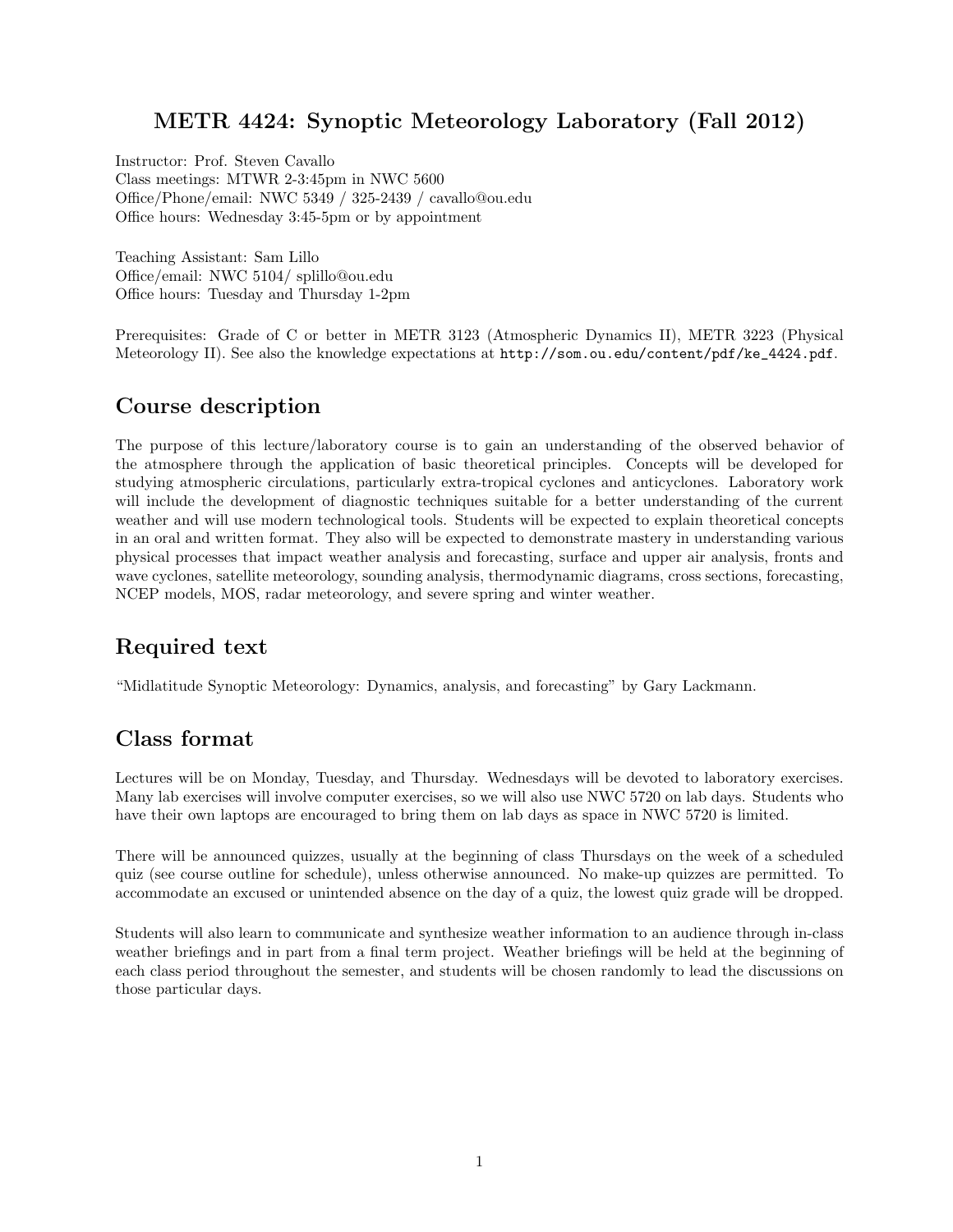#### Grading

Course grade determination:

| In-class laboratory work $(\sim 12 \text{ total})$               | 40%    |
|------------------------------------------------------------------|--------|
| In-class quizzes $(\sim 8 \text{ total}; \text{lowest dropped})$ | $30\%$ |
| Weather Briefing                                                 | $5\%$  |
| Project                                                          | 25%    |

#### Weather briefings

Each student will be required to lead an impromptu weather briefing during the semester. Grades will be based upon criteria handed out at the beginning of the semester, and the written evaluations based on these guidelines will be provided by the instructor, TA, and student peers. Students will only be expected to synthesize the information that has already been covered in the course or in previous courses.

#### Project

There will be no in-class written final exam in this course. Instead, students are required to complete a project of their choice. Students are also required to work in groups of 3. Groups of 2 may be permitted only by the approval of the instructor if there are exceptional circumstances. General expectations are that students will choose to examine and evaluate a particular synoptic weather event using the tools learned in this course.

The final work will be presented orally to the class at the end of the semester; the only written component required is a project summary, due at the end of week 8. The project summary is expected to contain the following: (1) topic, (2) short literature review of related studies on your topic or case, (3) research goal and hypothesis stating what you expect to find, and (4) a proposed research plan for examining your hypothesis.

Oral presentations will be given during the last week of the semester. Students will be expected to demonstrate the ability to thoroughly examine a problem through use of the scientific process. Due to the number of students enrolled in the course, there will be a strictly enforced time limit of 15 minutes for each group. Students should plan to prepare a 12 minute presentation ahead of time to allow 3 minutes for questions from their peers, instructor, and TAs. Each student in the group will be expected to speak, but it is up to the group members to determine the particular allocations. Each student in a group should carry an equal work load overall (including the analysis work), which will be considered in the evaluation by the instructor and TA. Timeline and components:

| Week 6       | Topic and authors                                   | $2\%$ |
|--------------|-----------------------------------------------------|-------|
| Week 8       | 1-2 page project summary due                        | $3\%$ |
| Weeks $9-15$ | Project research. Students will be given some time  |       |
|              | in class to work on them, however outside time will |       |
|              | likely be required to complete it.                  |       |
| Week 16      | Oral presentations                                  | 20%   |